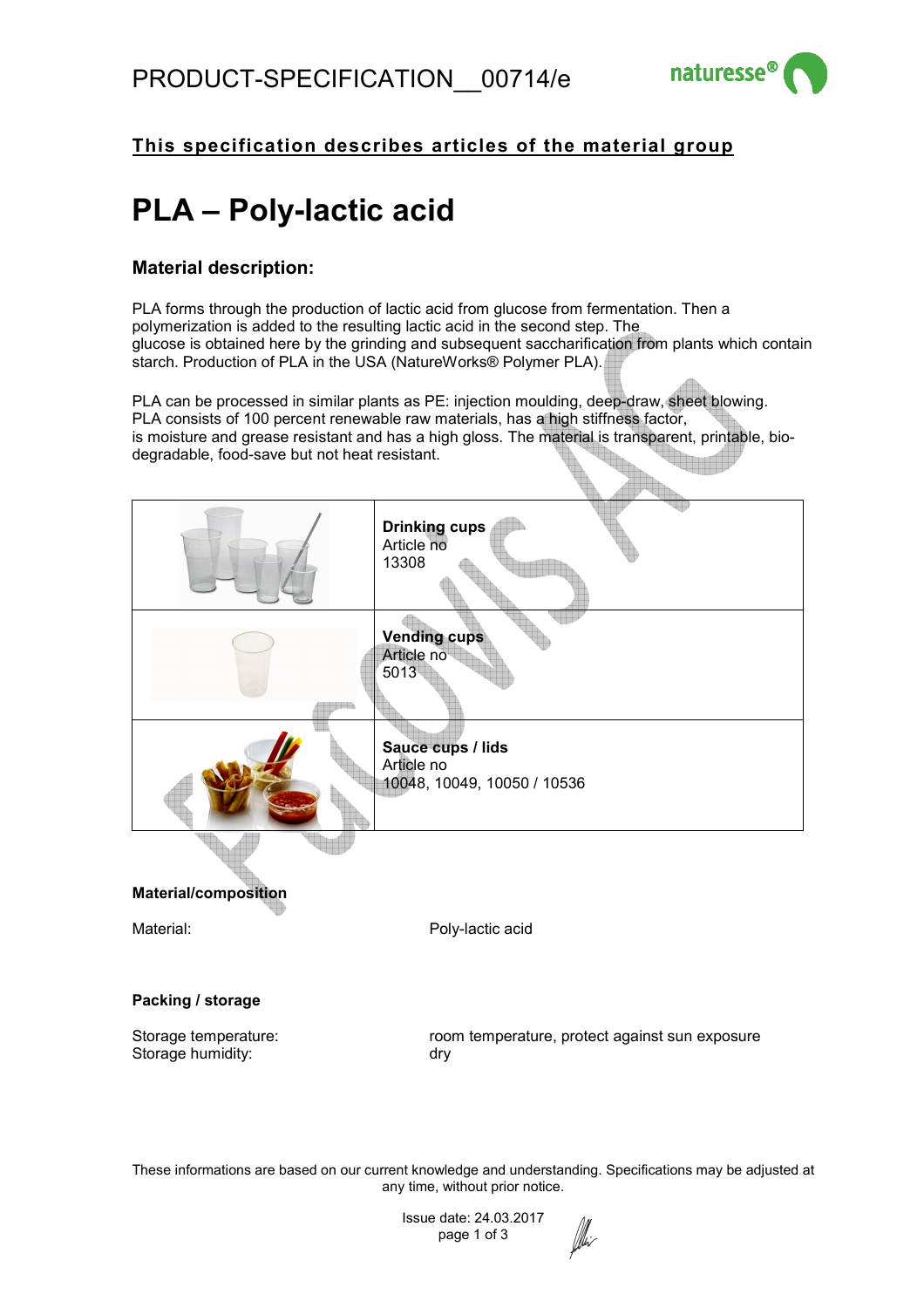# PRODUCT-SPECIFICATION\_\_00714/e



**Biological degradability:** the products are completely biodegradable

**Certificate no:** DIN EN 13432

Certificate No 7P0305

**Customs duty number:** 3924.1000 3923.9000

**Reclamation:** Deliveries, which differ from the listed specifications, will be withdrawn and replaced after review.

h

Pacovis AG Grabenmattenstrasse 19 CH-5608 Stetten phone +41 056 485 93 93 / fax. +41 056 485 93 00 www.pacovis.ch

These informations are based on our current knowledge and understanding. Specifications may be adjusted at any time, without prior notice.

*lll*li